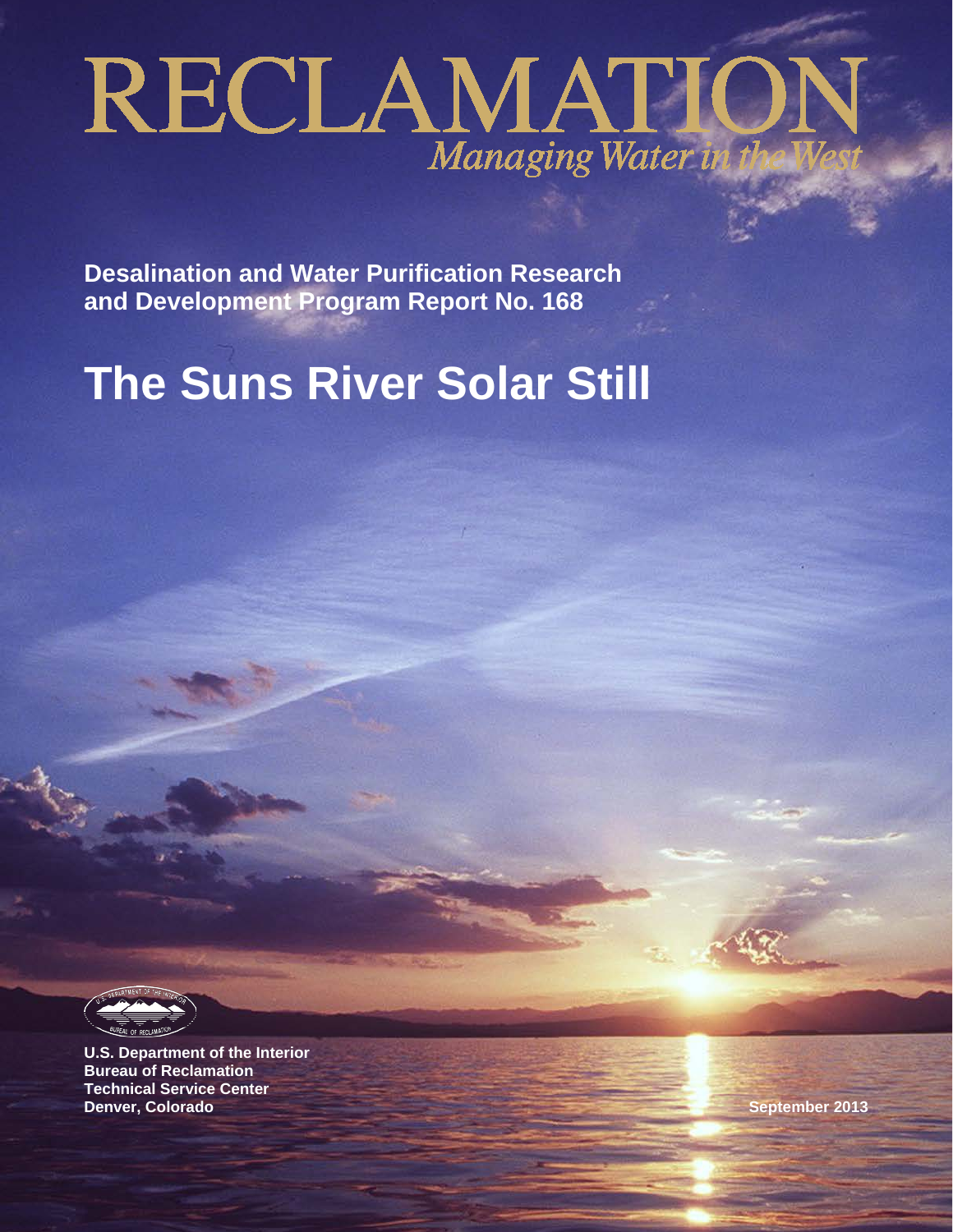| <b>REPORT DOCUMENTATION PAGE</b>                                                                                                                                                                                                                                                                                                                                                                                                                                                                                                                                                                                                                                                                                                                                                                                                                                                                                                                                     |                                                    |           |       |                                                                 |              |                              | Form Approved<br>OMB No. 0704-0188        |  |
|----------------------------------------------------------------------------------------------------------------------------------------------------------------------------------------------------------------------------------------------------------------------------------------------------------------------------------------------------------------------------------------------------------------------------------------------------------------------------------------------------------------------------------------------------------------------------------------------------------------------------------------------------------------------------------------------------------------------------------------------------------------------------------------------------------------------------------------------------------------------------------------------------------------------------------------------------------------------|----------------------------------------------------|-----------|-------|-----------------------------------------------------------------|--------------|------------------------------|-------------------------------------------|--|
| The public reporting burden for this collection of information is estimated to average 1 hour per response, including the time for reviewing instructions, searching existing data<br>sources, gathering and maintaining the data needed, and completing and reviewing the collection of information. Send comments regarding this burden estimate or any other aspect<br>of this collection of information, including suggestions for reducing the burden, to Department of Defense, Washington Headquarters Services, Directorate for Information Operations<br>and Reports (0704-0188), 1215 Jefferson Davis Highway, Suite 1204, Arlington, VA 22202-4302. Respondents should be aware that notwithstanding any other provision of law, no<br>person shall be subject to any penalty for failing to comply with a collection of information if it does not display a currently valid OMB control number. PLEASE DO NOT RETURN<br>YOUR FORM TO THE ABOVE ADDRESS. |                                                    |           |       |                                                                 |              |                              |                                           |  |
| 1. REPORT DATE (DD-MM-YYYY)<br>2. REPORT TYPE                                                                                                                                                                                                                                                                                                                                                                                                                                                                                                                                                                                                                                                                                                                                                                                                                                                                                                                        |                                                    |           |       |                                                                 |              | 3. DATES COVERED (From - To) |                                           |  |
| September 2013                                                                                                                                                                                                                                                                                                                                                                                                                                                                                                                                                                                                                                                                                                                                                                                                                                                                                                                                                       |                                                    |           | Final |                                                                 |              |                              | 2012-2013                                 |  |
|                                                                                                                                                                                                                                                                                                                                                                                                                                                                                                                                                                                                                                                                                                                                                                                                                                                                                                                                                                      |                                                    |           |       |                                                                 |              |                              |                                           |  |
| 4. TITLE AND SUBTITLE                                                                                                                                                                                                                                                                                                                                                                                                                                                                                                                                                                                                                                                                                                                                                                                                                                                                                                                                                |                                                    |           |       |                                                                 |              |                              | 5a. CONTRACT NUMBER                       |  |
| The Suns River Solar Still                                                                                                                                                                                                                                                                                                                                                                                                                                                                                                                                                                                                                                                                                                                                                                                                                                                                                                                                           |                                                    |           |       |                                                                 |              | Agreement No. R11AC81450     |                                           |  |
|                                                                                                                                                                                                                                                                                                                                                                                                                                                                                                                                                                                                                                                                                                                                                                                                                                                                                                                                                                      |                                                    |           |       |                                                                 |              |                              | 5b. GRANT NUMBER                          |  |
|                                                                                                                                                                                                                                                                                                                                                                                                                                                                                                                                                                                                                                                                                                                                                                                                                                                                                                                                                                      |                                                    |           |       |                                                                 |              | 5c. PROGRAM ELEMENT NUMBER   |                                           |  |
| 6. AUTHOR(S)                                                                                                                                                                                                                                                                                                                                                                                                                                                                                                                                                                                                                                                                                                                                                                                                                                                                                                                                                         |                                                    |           |       |                                                                 |              |                              | 5d. PROJECT NUMBER                        |  |
| Hillery Kemp                                                                                                                                                                                                                                                                                                                                                                                                                                                                                                                                                                                                                                                                                                                                                                                                                                                                                                                                                         |                                                    |           |       |                                                                 |              |                              | 5e. TASK NUMBER                           |  |
|                                                                                                                                                                                                                                                                                                                                                                                                                                                                                                                                                                                                                                                                                                                                                                                                                                                                                                                                                                      |                                                    |           |       |                                                                 |              |                              | 5f. WORK UNIT NUMBER                      |  |
|                                                                                                                                                                                                                                                                                                                                                                                                                                                                                                                                                                                                                                                                                                                                                                                                                                                                                                                                                                      | 7. PERFORMING ORGANIZATION NAME(S) AND ADDRESS(ES) |           |       |                                                                 |              |                              | 8. PERFORMING ORGANIZATION REPORT         |  |
| <b>KII/Suns River</b>                                                                                                                                                                                                                                                                                                                                                                                                                                                                                                                                                                                                                                                                                                                                                                                                                                                                                                                                                |                                                    |           |       |                                                                 |              |                              | <b>NUMBER</b>                             |  |
|                                                                                                                                                                                                                                                                                                                                                                                                                                                                                                                                                                                                                                                                                                                                                                                                                                                                                                                                                                      |                                                    |           |       |                                                                 |              |                              |                                           |  |
| <b>PO Box 854</b>                                                                                                                                                                                                                                                                                                                                                                                                                                                                                                                                                                                                                                                                                                                                                                                                                                                                                                                                                    |                                                    |           |       |                                                                 |              |                              |                                           |  |
| Many, LA 71449                                                                                                                                                                                                                                                                                                                                                                                                                                                                                                                                                                                                                                                                                                                                                                                                                                                                                                                                                       |                                                    |           |       |                                                                 |              |                              |                                           |  |
|                                                                                                                                                                                                                                                                                                                                                                                                                                                                                                                                                                                                                                                                                                                                                                                                                                                                                                                                                                      | Phone: US: 318-315-1534                            |           |       |                                                                 |              |                              |                                           |  |
|                                                                                                                                                                                                                                                                                                                                                                                                                                                                                                                                                                                                                                                                                                                                                                                                                                                                                                                                                                      | Email: hillk@suns-river.com                        |           |       |                                                                 |              |                              |                                           |  |
|                                                                                                                                                                                                                                                                                                                                                                                                                                                                                                                                                                                                                                                                                                                                                                                                                                                                                                                                                                      |                                                    |           |       |                                                                 |              |                              |                                           |  |
|                                                                                                                                                                                                                                                                                                                                                                                                                                                                                                                                                                                                                                                                                                                                                                                                                                                                                                                                                                      |                                                    |           |       | 9. SPONSORING/MONITORING AGENCY NAME(S) AND ADDRESS(ES)         |              |                              | 10. SPONSOR/MONITOR'S ACRONYM(S)          |  |
| <b>Bureau of Reclamation</b>                                                                                                                                                                                                                                                                                                                                                                                                                                                                                                                                                                                                                                                                                                                                                                                                                                                                                                                                         |                                                    |           |       |                                                                 |              |                              | Reclamation                               |  |
|                                                                                                                                                                                                                                                                                                                                                                                                                                                                                                                                                                                                                                                                                                                                                                                                                                                                                                                                                                      | U.S. Department of the Interior                    |           |       |                                                                 |              |                              |                                           |  |
| Denver Federal Center                                                                                                                                                                                                                                                                                                                                                                                                                                                                                                                                                                                                                                                                                                                                                                                                                                                                                                                                                |                                                    |           |       |                                                                 |              |                              | 11. SPONSOR/MONITOR'S REPORT              |  |
|                                                                                                                                                                                                                                                                                                                                                                                                                                                                                                                                                                                                                                                                                                                                                                                                                                                                                                                                                                      |                                                    |           |       |                                                                 |              |                              | NUMBER(S)                                 |  |
| PO Box 25007, Denver, CO 80225-0007                                                                                                                                                                                                                                                                                                                                                                                                                                                                                                                                                                                                                                                                                                                                                                                                                                                                                                                                  |                                                    |           |       |                                                                 |              | DWPR Report No. 168          |                                           |  |
|                                                                                                                                                                                                                                                                                                                                                                                                                                                                                                                                                                                                                                                                                                                                                                                                                                                                                                                                                                      |                                                    |           |       |                                                                 |              |                              |                                           |  |
|                                                                                                                                                                                                                                                                                                                                                                                                                                                                                                                                                                                                                                                                                                                                                                                                                                                                                                                                                                      | 12. DISTRIBUTION/AVAILABILITY STATEMENT            |           |       |                                                                 |              |                              |                                           |  |
|                                                                                                                                                                                                                                                                                                                                                                                                                                                                                                                                                                                                                                                                                                                                                                                                                                                                                                                                                                      |                                                    |           |       | Available from the National Technical Information Service,      |              |                              |                                           |  |
|                                                                                                                                                                                                                                                                                                                                                                                                                                                                                                                                                                                                                                                                                                                                                                                                                                                                                                                                                                      |                                                    |           |       | Operations Division, 5285 Port Royal Road, Springfield VA 22161 |              |                              |                                           |  |
|                                                                                                                                                                                                                                                                                                                                                                                                                                                                                                                                                                                                                                                                                                                                                                                                                                                                                                                                                                      |                                                    |           |       |                                                                 |              |                              |                                           |  |
|                                                                                                                                                                                                                                                                                                                                                                                                                                                                                                                                                                                                                                                                                                                                                                                                                                                                                                                                                                      | 13. SUPPLEMENTARY NOTES                            |           |       |                                                                 |              |                              |                                           |  |
|                                                                                                                                                                                                                                                                                                                                                                                                                                                                                                                                                                                                                                                                                                                                                                                                                                                                                                                                                                      |                                                    |           |       | Online at https://www.usbr.gov/research/dwpr/DWPR_Reports.html  |              |                              |                                           |  |
|                                                                                                                                                                                                                                                                                                                                                                                                                                                                                                                                                                                                                                                                                                                                                                                                                                                                                                                                                                      |                                                    |           |       |                                                                 |              |                              |                                           |  |
| 14. ABSTRACT                                                                                                                                                                                                                                                                                                                                                                                                                                                                                                                                                                                                                                                                                                                                                                                                                                                                                                                                                         |                                                    |           |       |                                                                 |              |                              |                                           |  |
|                                                                                                                                                                                                                                                                                                                                                                                                                                                                                                                                                                                                                                                                                                                                                                                                                                                                                                                                                                      |                                                    |           |       |                                                                 |              |                              |                                           |  |
| The Sun's River Solar still was tested at the Brackish Groundwater National Desalination Research Facility (BGNDRF). The<br>still produces distillate during both daytime and night time operations and has the ability, during the night cycle, to create the                                                                                                                                                                                                                                                                                                                                                                                                                                                                                                                                                                                                                                                                                                       |                                                    |           |       |                                                                 |              |                              |                                           |  |
| next day's cooling water. This still was tailored for inland desalination based on a previously patented solar still (US Patent                                                                                                                                                                                                                                                                                                                                                                                                                                                                                                                                                                                                                                                                                                                                                                                                                                      |                                                    |           |       |                                                                 |              |                              |                                           |  |
|                                                                                                                                                                                                                                                                                                                                                                                                                                                                                                                                                                                                                                                                                                                                                                                                                                                                                                                                                                      |                                                    |           |       |                                                                 |              |                              |                                           |  |
| 8,088,257, Australian Patent 2008317021, KII, Inc.). Test results affirmed that the solar still has a capacity sufficient to meet                                                                                                                                                                                                                                                                                                                                                                                                                                                                                                                                                                                                                                                                                                                                                                                                                                    |                                                    |           |       |                                                                 |              |                              |                                           |  |
| residential needs.                                                                                                                                                                                                                                                                                                                                                                                                                                                                                                                                                                                                                                                                                                                                                                                                                                                                                                                                                   |                                                    |           |       |                                                                 |              |                              |                                           |  |
|                                                                                                                                                                                                                                                                                                                                                                                                                                                                                                                                                                                                                                                                                                                                                                                                                                                                                                                                                                      |                                                    |           |       |                                                                 |              |                              |                                           |  |
| <b>15. SUBJECT TERMS</b>                                                                                                                                                                                                                                                                                                                                                                                                                                                                                                                                                                                                                                                                                                                                                                                                                                                                                                                                             |                                                    |           |       |                                                                 |              |                              |                                           |  |
| Solar, distillation, BGNDRF, residential, desalination                                                                                                                                                                                                                                                                                                                                                                                                                                                                                                                                                                                                                                                                                                                                                                                                                                                                                                               |                                                    |           |       |                                                                 |              |                              |                                           |  |
| 16. SECURITY CLASSIFICATION OF:<br>17. LIMITATION<br>19a. NAME OF RESPONSIBLE PERSON<br>18. NUMBER                                                                                                                                                                                                                                                                                                                                                                                                                                                                                                                                                                                                                                                                                                                                                                                                                                                                   |                                                    |           |       |                                                                 |              |                              |                                           |  |
| OF ABSTRACT<br>OF PAGES                                                                                                                                                                                                                                                                                                                                                                                                                                                                                                                                                                                                                                                                                                                                                                                                                                                                                                                                              |                                                    |           |       |                                                                 | Katie Guerra |                              |                                           |  |
| a. REPORT                                                                                                                                                                                                                                                                                                                                                                                                                                                                                                                                                                                                                                                                                                                                                                                                                                                                                                                                                            | b. ABSTRACT                                        | THIS PAGE |       |                                                                 |              |                              | 19b. TELEPHONE NUMBER (Include area code) |  |
| U                                                                                                                                                                                                                                                                                                                                                                                                                                                                                                                                                                                                                                                                                                                                                                                                                                                                                                                                                                    | U                                                  | U         |       |                                                                 |              |                              | 303-445-2013                              |  |
|                                                                                                                                                                                                                                                                                                                                                                                                                                                                                                                                                                                                                                                                                                                                                                                                                                                                                                                                                                      |                                                    |           |       |                                                                 |              |                              |                                           |  |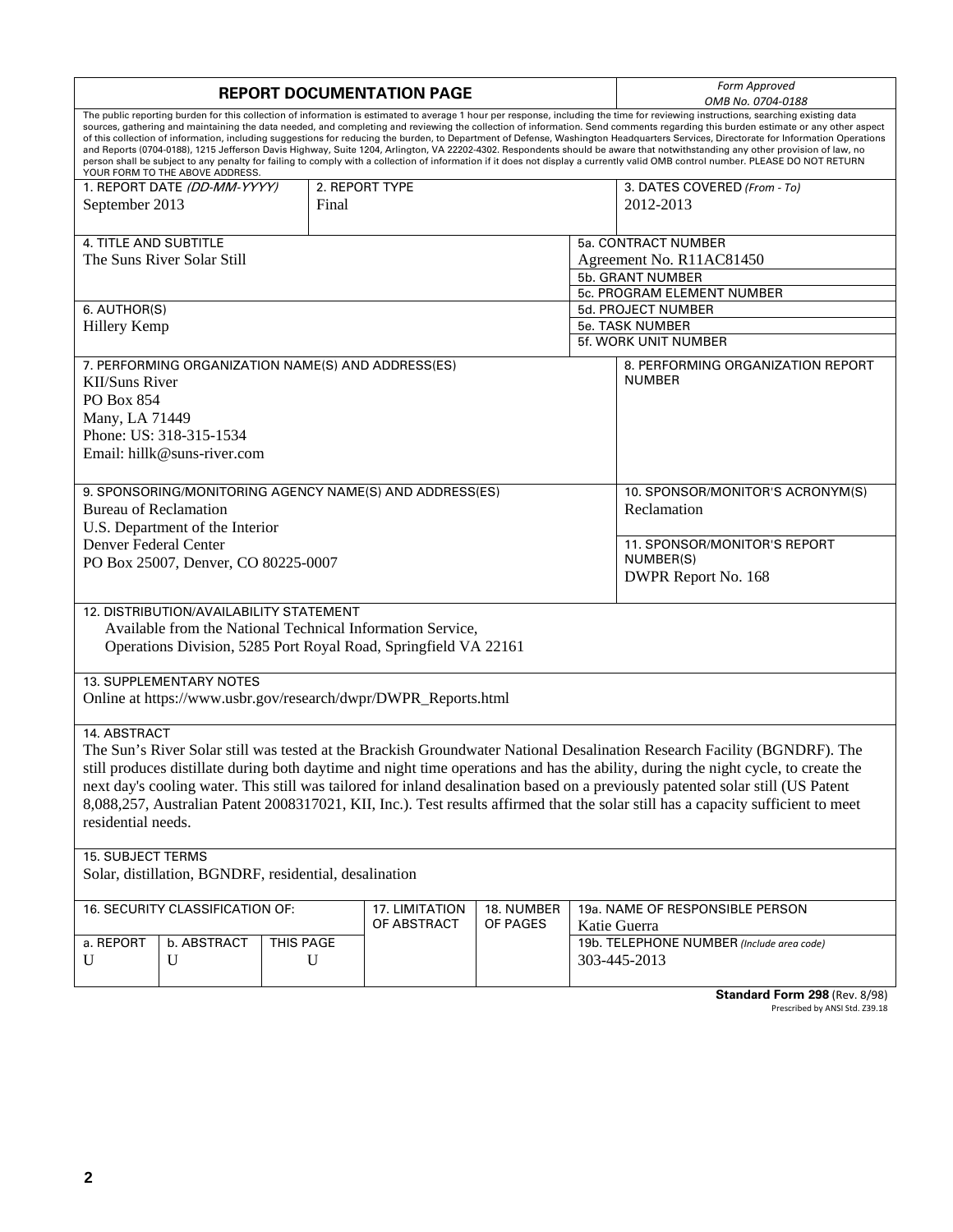**Desalination and Water Purification Research and Development Program Report No. 168**

## **The Suns River Solar Still**

**Prepared for the Bureau of Reclamation Under Agreement No. R11AC81450**

*by*

**Hillery Kemp, KII/Suns River**



**U.S. Department of the Interior Bureau of Reclamation Technical Service Center Denver, Colorado September 2013**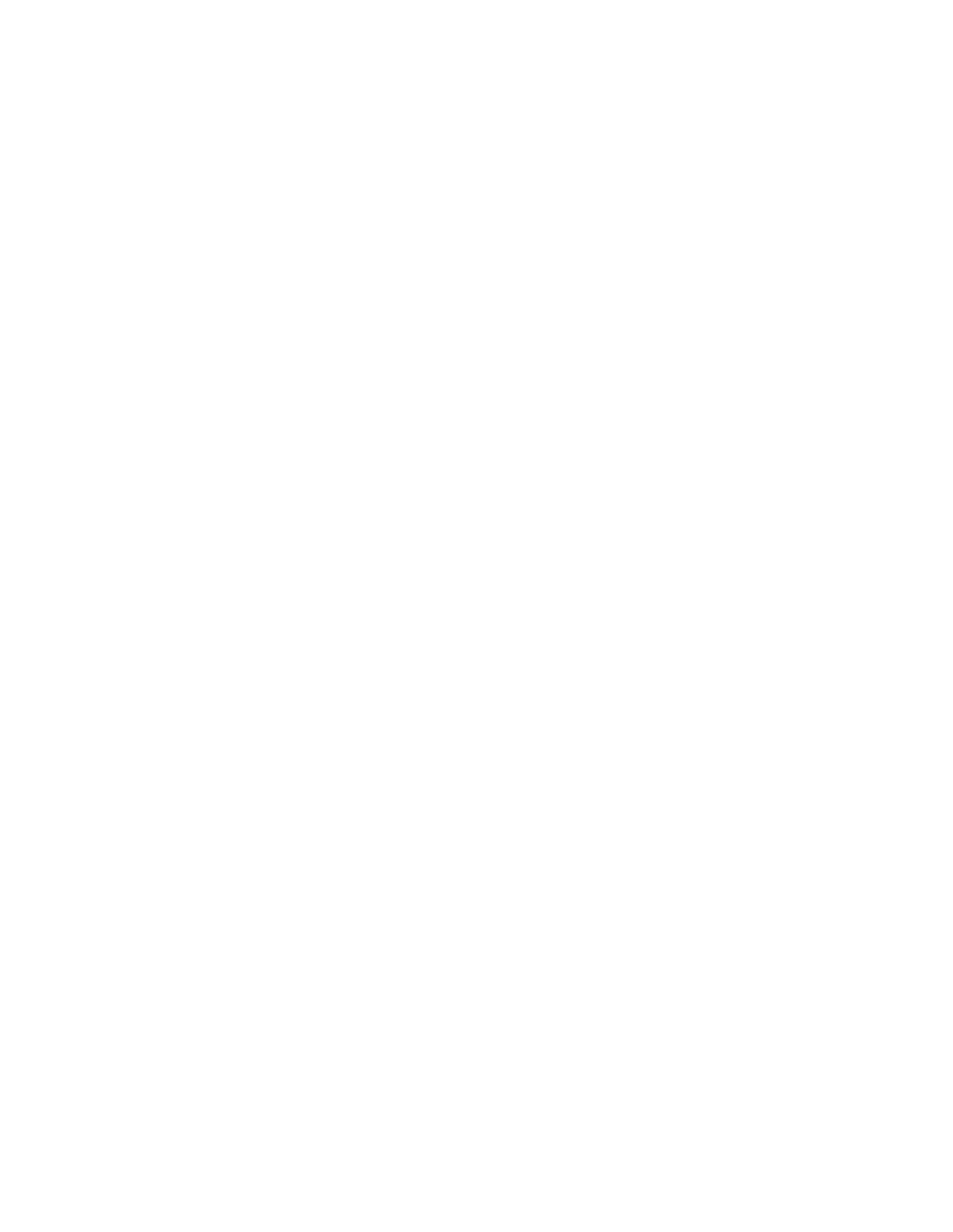#### **Mission Statements**

The U.S. Department of the Interior protects America's natural resources and heritage, honors our cultures and tribal communities, and supplies the energy to power our future.

The mission of the Bureau of Reclamation is to manage, develop, and protect water and related resources in an environmentally and economically sound manner in the interest of the American public.

### **Disclaimer**

The views, analysis, recommendations, and conclusions in this report are those of the authors and do not represent official or unofficial policies or opinions of the United States Government, and the United States takes no position with regard to any findings, conclusions, or recommendations made. As such, mention of trade names or commercial products does not constitute their endorsement by the United States Government.

#### **Acknowledgments**

The author thanks the Bureau of Reclamation's Desalination and Water Purification Research and Development Program and the Brackish Groundwater National Desalination Research Facility.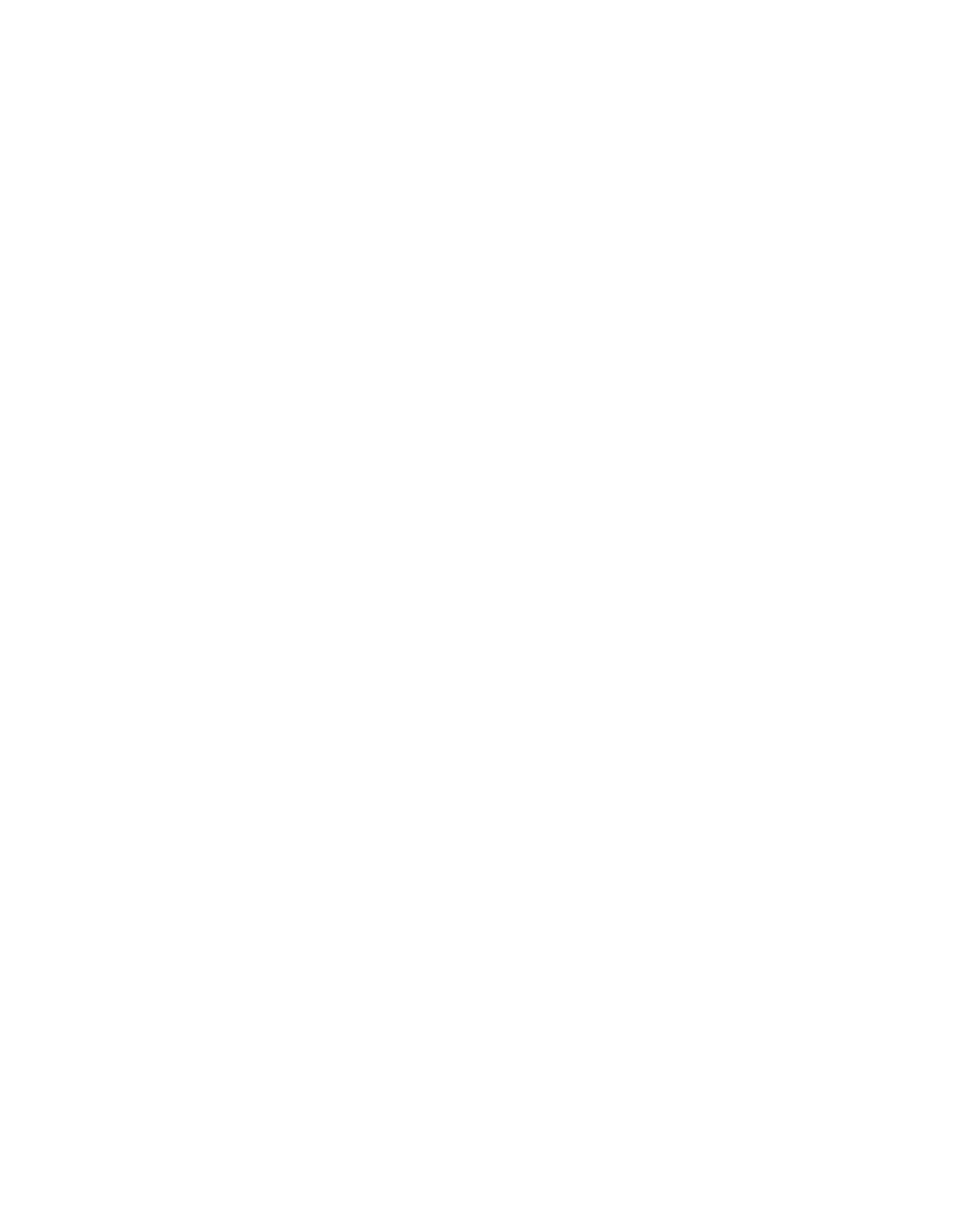## **Acronyms and Abbreviations**

| <b>BCE</b>      | Before Common Era (BCE).                                   |
|-----------------|------------------------------------------------------------|
| <b>BGNDRF</b>   | <b>Brackish Groundwater National Desalination Research</b> |
|                 | Facility                                                   |
| <b>DWPR</b>     | Desalination and Water Purification Research (DWPR)        |
| $\rm ^{\circ}F$ | degree Fahrenheit                                          |
| <b>IR</b>       | infrared                                                   |
| kWh/liter       | kilowatt hours per liter                                   |
| <b>LMH</b>      | liters per square meter per day                            |
| <b>MDT</b>      | <b>Mountain Daylight Time</b>                              |
| <b>PEX</b>      | cross-linked polyethylene                                  |
| ppm             | parts per million                                          |
| Reclamation     | <b>Bureau of Reclamation</b>                               |
| RO.             | reverse osmosis                                            |
| TDS             | <b>Total Dissolved Solids</b>                              |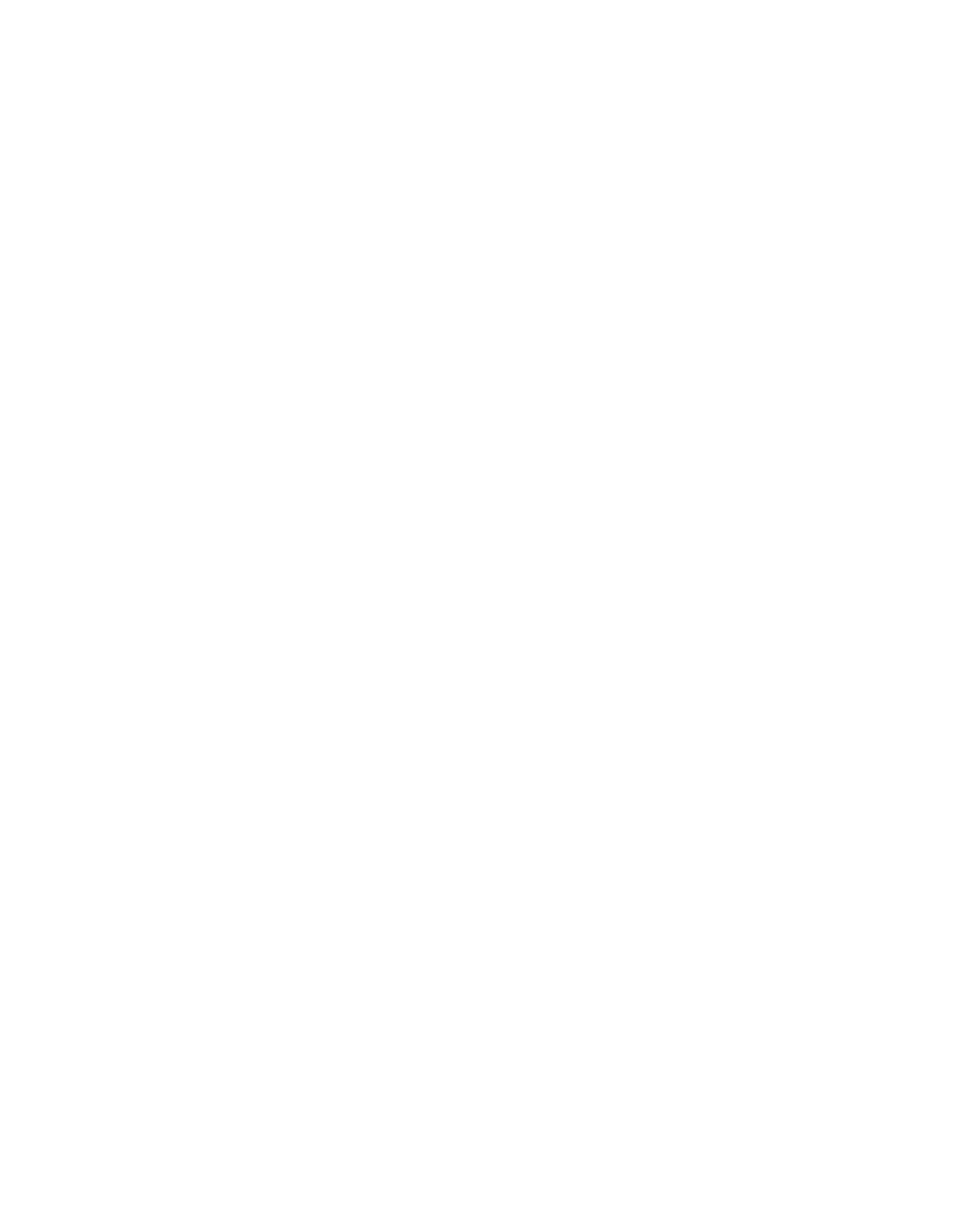#### **Contents**

#### Page

#### **Figures**

| Page |
|------|
|      |
|      |

#### **Tables**

| Page |
|------|
|      |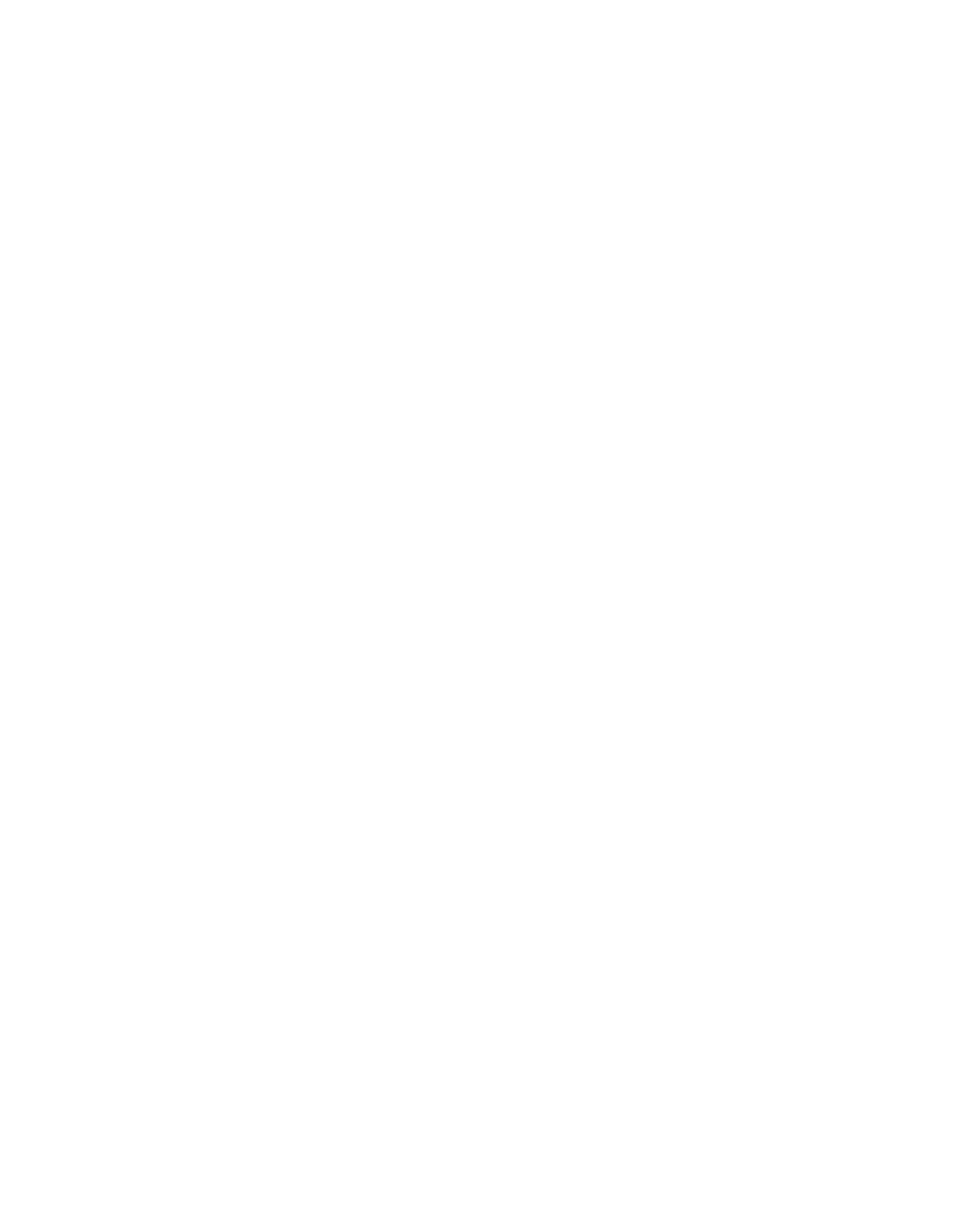### <span id="page-10-0"></span>**Executive Summary**

Mankind has pursued an effective and simple way to use direct solar power to economically produce drinking water from salt water for centuries. The Suns River Still tested an innovative method to desalinate water using solar power at the Bureau of Reclamation (Reclamation)'s Brackish Groundwater National Desalination Research Facility (BGNDRF) located in Alamogordo, New, Mexico, USA. The inland version of this still uses a double effect to increase distillate productivity during both daytime and night time operations. The still uses the night cycle to create the next day's cooling water (US Patent 8,088,257, Australian Patent 2008317021, KII, Inc.). Tests at BGNDRF affirmed that the solar still has a capacity sufficient to meet residential needs.

The well water feedstock contained 1,285 parts per million (ppm) Total Dissolved Solids (TDS) and the product distillate contained approximately 20 ppm TDS. Process interference from aerosol gypsum particles originating from the White Sands National Monument required design adaptations. The high summer time productivity of 11.6 liters per square meter per day (liters/ $m^2$ /day) is many times the nominal rate of the classic solar still. In winter conditions, the test unit produced 8.4 liters/ $m^2$ /day.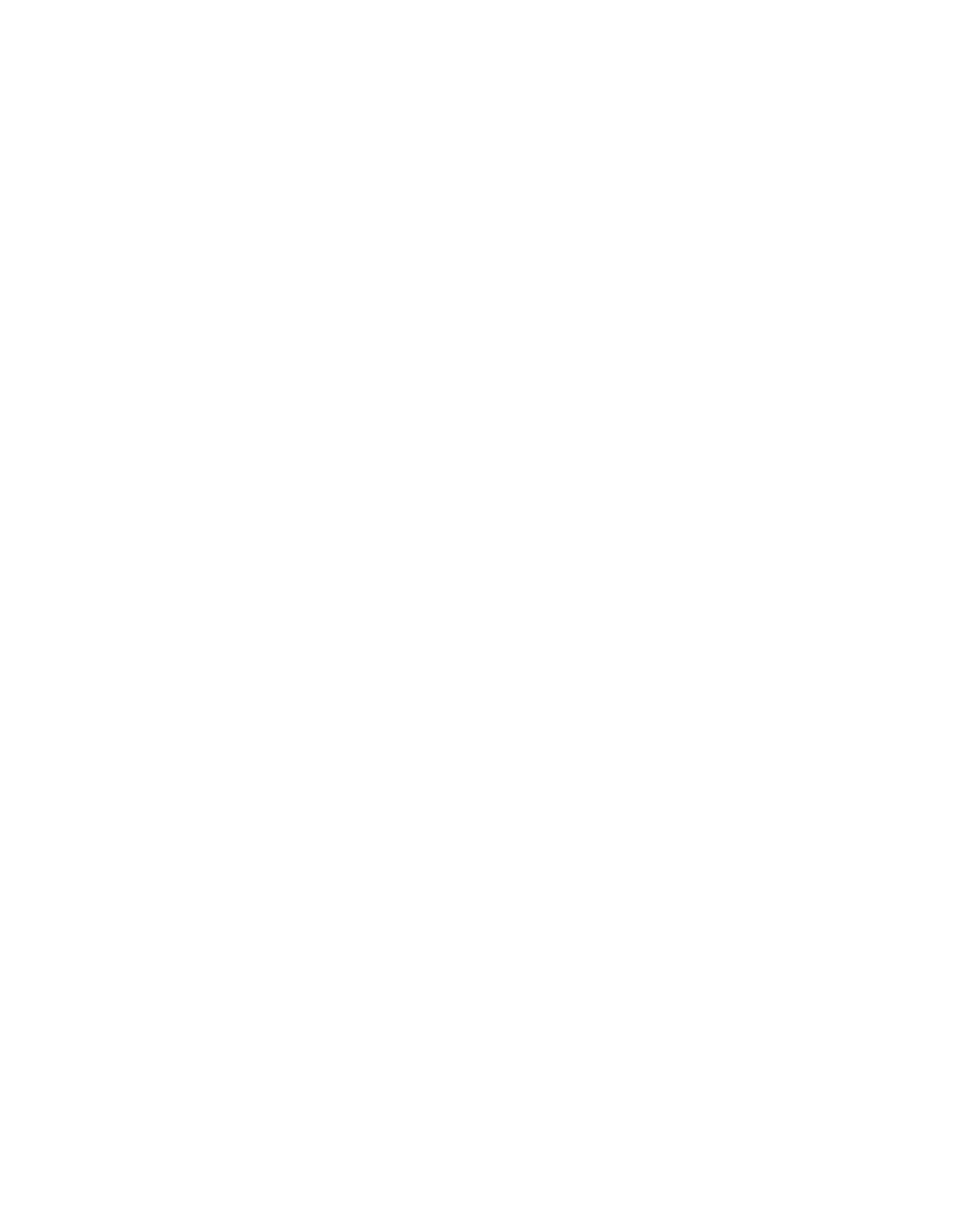#### <span id="page-12-0"></span>**1. Introduction**

#### <span id="page-12-1"></span>**1.1. History of Solar Stills**

Aristotle first wrote about using direct sunlight to distill pure water from salt water in 350 Before Common Era (BCE). Archeological evidence indicates that the first people to occupy the desert which is now Iraq around 5000 BCE placed bowls of salt water in stone buildings and collected condensate off the interior walls. Aristotle indicated that the simple process worked but with very poor yield. People have been trying solar stills ever since.

A solar still was installed in the 1870s at Salinas, Chile. It was basically 64 rectangular pools with a greenhouse built over them. Salt water in the pools evaporated into the greenhouse interiors, condensed on the roof and walls and the condensation was captured in gutters placed at the interior base of the walls. The productivity was limited to around 3 to 4 liters per square meter of floor space and, after about 40 years, the site was judged not worth the effort and shut down.

#### <span id="page-12-2"></span>**1.2. Classic Solar Stills**

The classic solar still involves six major steps in an essentially series process to get from ambient solar energy to distilled water:

- 1. Solar energy passes through the translucent roof of the greenhouse.
- 2. Solar energy strikes the black floor of the pool, converting all energy frequency ranges to infrared (IR).
- 3. The water film next to the floor is heated by IR.
- 4. The warmer water is lighter, it migrates to the pool surface and some water vaporizes.
- 5. Water vapor in the hot greenhouse interior is condensed by the lower temperature air outside.
- 6. Water droplets flow down the sloping roof and are collected in gutters at the walls.

Several parts of this separation mechanism are constrained by heat and mass transfer inefficiencies. The overall process can only produce at the rate of its slowest step.

Fiorenza et al. 2006 examined the classic solar still and compared it to other options and reported that the: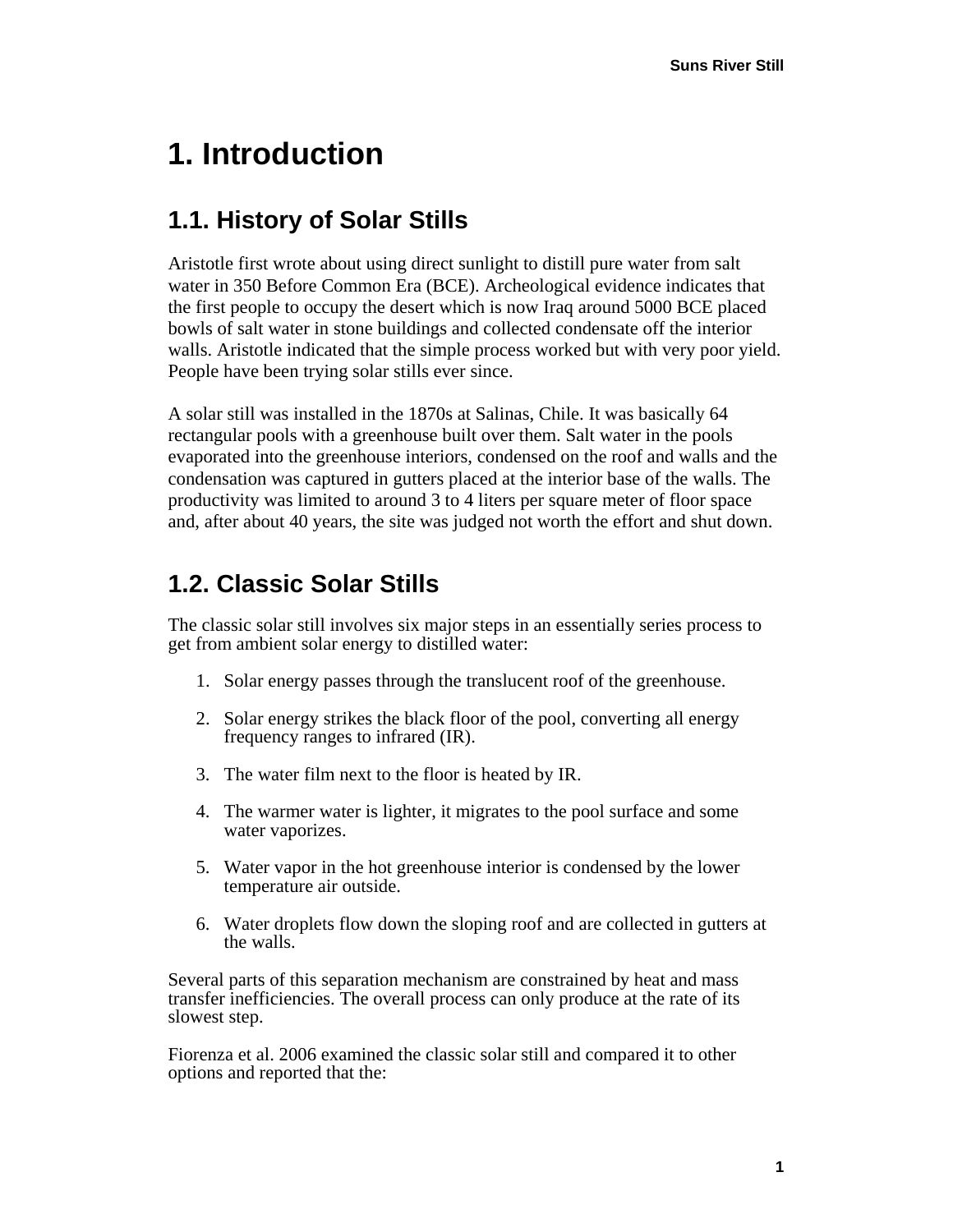- Classic solar still was limited to a productivity of "around 4 liters/ $m^2$ /day."
- Efficiency of solar energy use at 1.5 kWh/liter
- Cost of water from the classic solar still for units sized for small municipal users would be around \$10/1,000 gallons.

Several other sources have reported capacity of 3 liters/ $m^2$ /day or less which would increase the energy/liter and the unit water cost.

[Table 1](#page-13-1) shows reported productivity for Classic Solar Stills.

#### **Table 1. Comparable Stills.**

<span id="page-13-1"></span>

| <b>Reported</b><br><b>Productivity</b> | <b>URL Location</b>                                                                                  | <b>Comments</b>                                              |
|----------------------------------------|------------------------------------------------------------------------------------------------------|--------------------------------------------------------------|
| 2.5 liter/ $m2$                        | https://www.engineeringforchange.org/solution/librar<br>y/view/detail/Water/S00026                   | International Engineering Forum                              |
| 3.1 liter/ $m2$                        | http://econpapers.repec.org/article/eeerensus/v_3a1<br>1 3ay 3a2007 3ai 3a3 3ap 3a543-549.htm        | International Economics Forum<br>Swedish Business School     |
| 4.5* liter/m <sup>2</sup>              | http://pdf.usaid.gov/pdf_docs/PNABC961.pdf<br>64 stills, 4,459 m <sup>2</sup> , Salinas, Chile, 1878 | US AID Report<br>*Based on design of 20,000 liter/day        |
| 2.3 liter/ $m2$<br>2.2 kWh/liter       | http://www.solucionespracticas.org.pe/fichastecnicas<br>/pdf/solar_distillation.pdf                  | <b>Technology Development Center</b><br><b>Great Britain</b> |

\* The only site reported to be above 4 liters/  $m^2$  productivity for the Classic Still is based on its design rate of 20,000 liters/day. Actual operating performance data is not available.

#### <span id="page-13-0"></span>**1.3. KII. Inc./Suns River Innovations**

The KII/Suns River process makes several innovations on these steps debottlenecking the key restrictions and adding a second effect:

- At Step 1, Suns River uses a double layer translucent roof eliminating condensation on the interior and increasing solar insulation to the still.
- At Step 2 the Suns River design incorporates a black surface, tilted toward the sun and with a thin, falling film of salt water for evaporation.
- At Steps 5 & 6 the Suns River design includes an interior, water cooled condenser to produce distillate.
- Finally, the Suns River 2nd Effect re-uses the solar energy captured in the condenser cooling water during the day to harvest additional distillate using the cold air as a heat sink at night. This step also cools the water for use as condenser cooling water the next day.

The combined impact of these changes to the process has the potential to raise the distillate yield by a factor of 4 to 5 times that of the classic solar still. The system has a low pressure water pump that will also require small amounts of energy and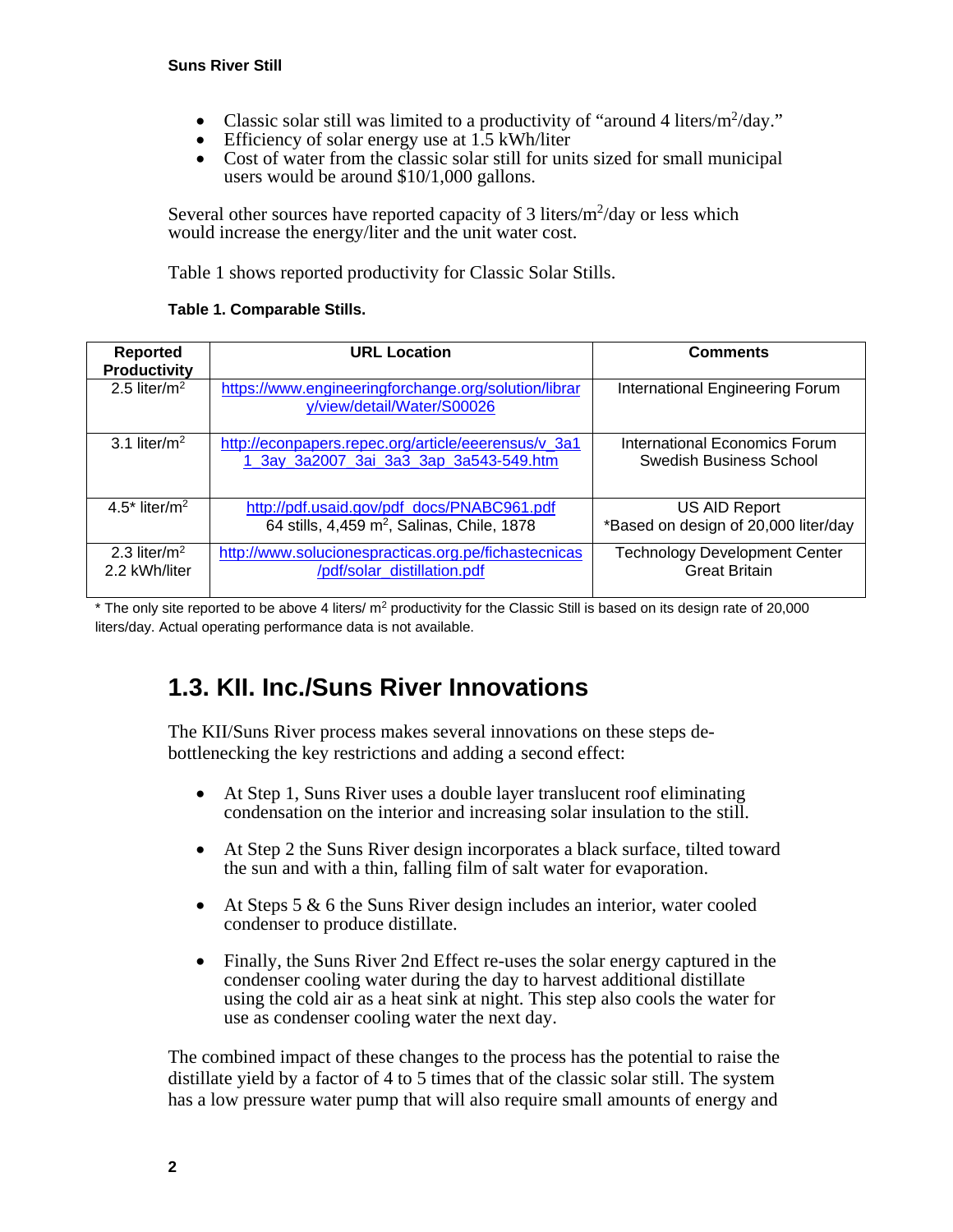slightly increase the complexity of the process. The Suns River still capital cost is about 50 percent more than the classic still per unit area, and water costs are projected to be in the range of \$4 - \$7/1,000 gallons.

#### <span id="page-14-0"></span>**2. Equipment and Methods**

The Suns River process was developed using "semi-works" pilot plant-sized units operated in northwest Louisiana. Preliminary testing, performed before the DWPR award, in Louisiana indicated performance far better than the classic solar still. The author believed that adding a second effect could increase productivity in a desert climate like that in New Mexico.

With the Desalination and Water Purification Research (DWPR) Program grant from Reclamation, we began the engineering design in November, 2012 for the solar still installation at BGNDRF. This phase also included specification and acquisition of equipment and supplies not readily available in the local Alamogordo market.

Construction of the structure began on February 6, 2012. The structure, assembly, and piping were complete at the end of March. Tanks and pumps were also set in March. Sub-components of the cross-linked polyethylene (PEX) tubing coils and frames holding the clear plastic film roof were assembled at an offsite location and brought to the site. Strong wind gusts compromised the joints between frames holding the translucent film roof, requiring a redesign of those joints and erection of a wind break to protect the structure. The still was fully assembled and ready for operation by the end of March 2012.

The First Effect of the Suns River solar still with a  $1.4 \text{ m}^2$  footprint is mounted on a frame which allows adjustment of both the angle of inclination and compass facing direction. The still is built with 3-inch thick walls with an estimated "R" value of 20 on all sides, except the glass solar receiver face. The glass solar receiver is constructed with two layers of tempered glass and sized based on commercially available glass panels [\(Figure 1\)](#page-15-0). The solar receiver and enclosure are built to be airtight. The process includes two key water flow subsystems.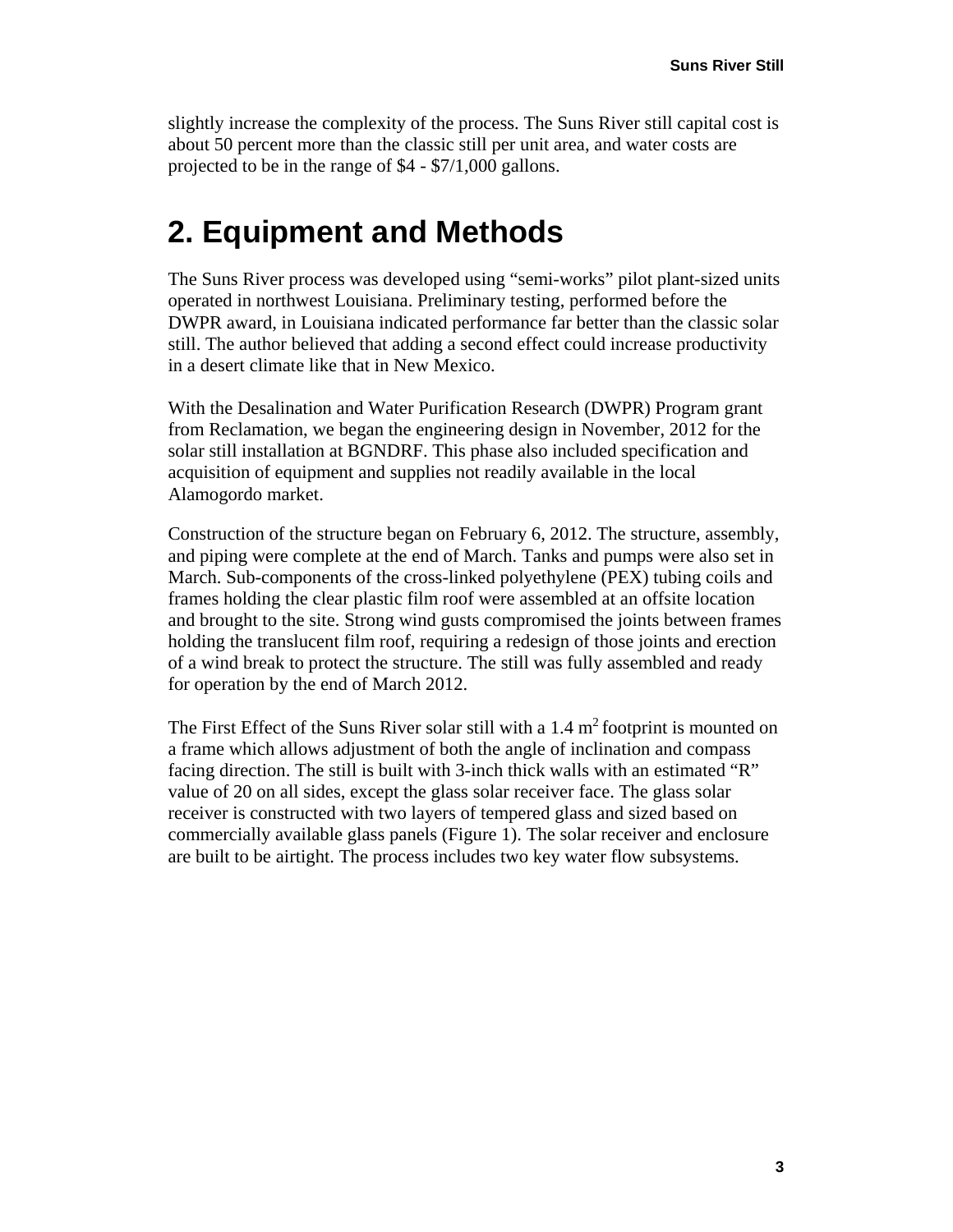

**Figure 1. Home-Sized Solar Still at BGNDRF.**

<span id="page-15-0"></span>In the first water subsystem, hot brine is introduced at the top of a sloped black floor, the solar absorber, creating a falling film of salt water on the black, absorber floor surface exposed to direct sunlight. Hot brine exiting the still at the bottom of the sloped floor is pumped back to the top of the absorber. The solar energy absorbed by the black floor evaporates pure water from the salt water elevating dew point to over 110 °F inside the still (summer). Temperatures inside the still were sustained about 45 °F above outside ambient temperature.

In the second water subsystem of the day cycle, cold water flows inside tubing in a box enclosure mounted at the top of the sloped floor. The condensing tubes consist of loops of ½-inch PEX tubing enclosed in an R-20 insulated enclosure. Cold water is pumped through the PEX, heated by condensation, and then stored in either the insulated lower part of the Second Effect or in insulated tanks.

Product distillate from the First Effect, which condenses on the looped tubing, is collected in an internal tray below the looped tubing and withdrawn from each side of the still.

The Second Effect is a stagnant pool of hot PEX outlet water built with a highsurface, pyramid roof. Principal production from the Second Effect comes in cooling the pooled water during the unattended overnight period although there is some production during daylight operation. Distillate is collected in small gutters at the interior base of each roof panel of the pyramid. The overview flow diagram shown in [Figure 2](#page-16-0) indicates the flow patterns.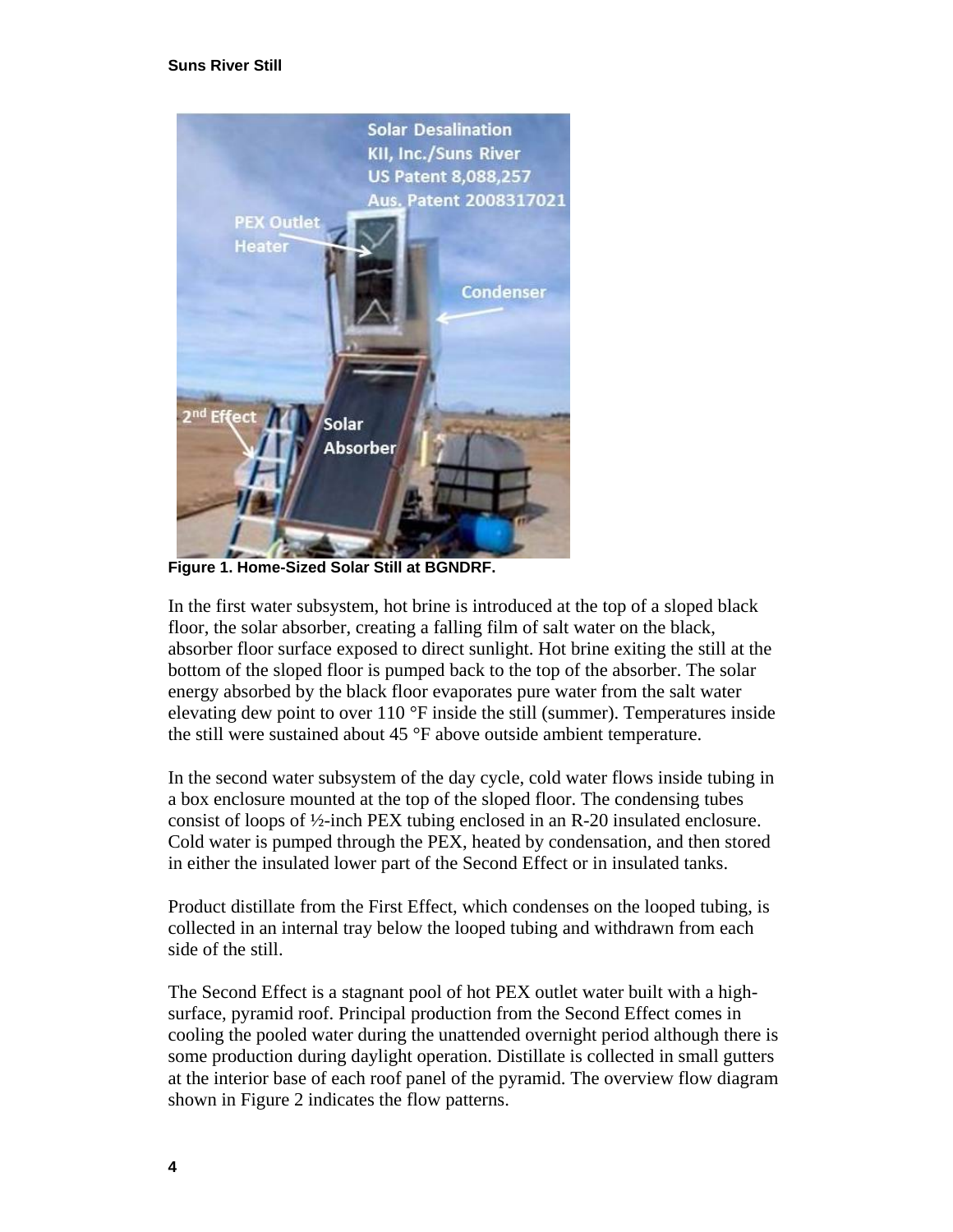

<span id="page-16-0"></span>**Figure 2. Suns River still overview flow diagram.**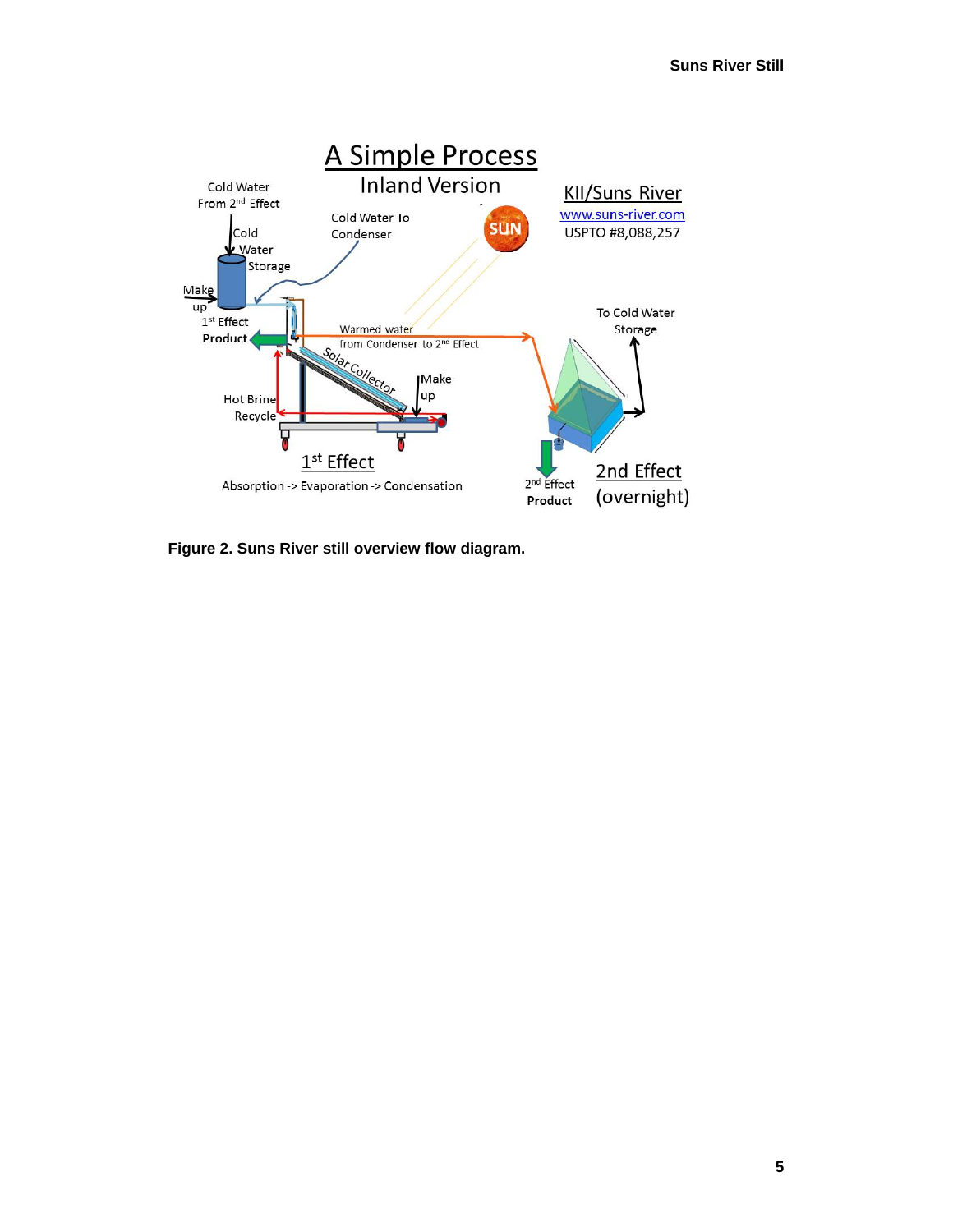#### <span id="page-17-0"></span>**3. Results**

Initial flow and instrument testing commenced in April. Start up and first distillate production was on April 17. Some effort was required to get the still completely air tight. In tests in April and early May two major process problems emerged. First, the internal temperature of the still ranged from only 21 degrees Fahrenheit ( $\degree$ F) to 24  $\degree$ F higher than the outside ambient temperature. This was 25 to 30  $\degree$ F lower than the pilot plant experience in northwest Louisiana. Second, at start-up, a tenacious covering of fine droplets formed on the inside of the clear film roof of the still. Droplets at this location within the pilot unit in Louisiana coalesced into larger drops and ran down the sloped roof to be collected as distillate. But at BGNDRF these droplets formed in the early morning and stayed in place all day.

Other tests from late April to mid-May were short runs evaluating various changes in attempts to increase still productivity. Through these tests, still temperatures were only about 20 °F above outside ambient temperature. Efforts were aimed at clearing the droplet layer in order to increase solar absorption and still performance. In early May, clear film on one of the seven roof panels was coated on the underside with the commercial product Rainex to attempt to establish droplet coalescence. Initially, there was some minor improvement, but that panel soon had the same droplet problem.

It was discovered that vibrating the film at the top of the still would cause the droplets to coalesce and run down the slope, clearing the film as the droplets passed. Several methods of vibrating film were attempted but in all cases the fine droplets re-formed quickly, so the effect on solar transmission was minimal. A trial of spraying distillate on the top underside of one panel did not clear the fogged droplet problem. In mid-May, one of the panels was altered to have two layers of film with an air space between the two. The film on the two-layer panel remained clear of the droplet formation. Also, one panel was changed to a single layer of "No Fog" film from the vendor. To test the impact of the altered panels, a solar radiation profile was run inside the still beneath each panel. The test showed some minor improvement with both the "No Fog" film and the two-layer film but did not account for the large deficiency in solar absorption indicated by low production. The profile indicated that solar radiation readings inside the still were approximately 80% of the ambient radiation measurement.

In further attempts to improve still productivity in late May, we added a frame with an additional 220 feet of  $\frac{1}{2}$ -inch PEX to the sloped floor. Also electricallypowered 24-inch box fans were placed on the sloped floor to enhance air movement within the still. The fans did not seem to have any measurable impact, but the additional PEX was productive. The run on May 31 still productivity remained well below pilot study rates.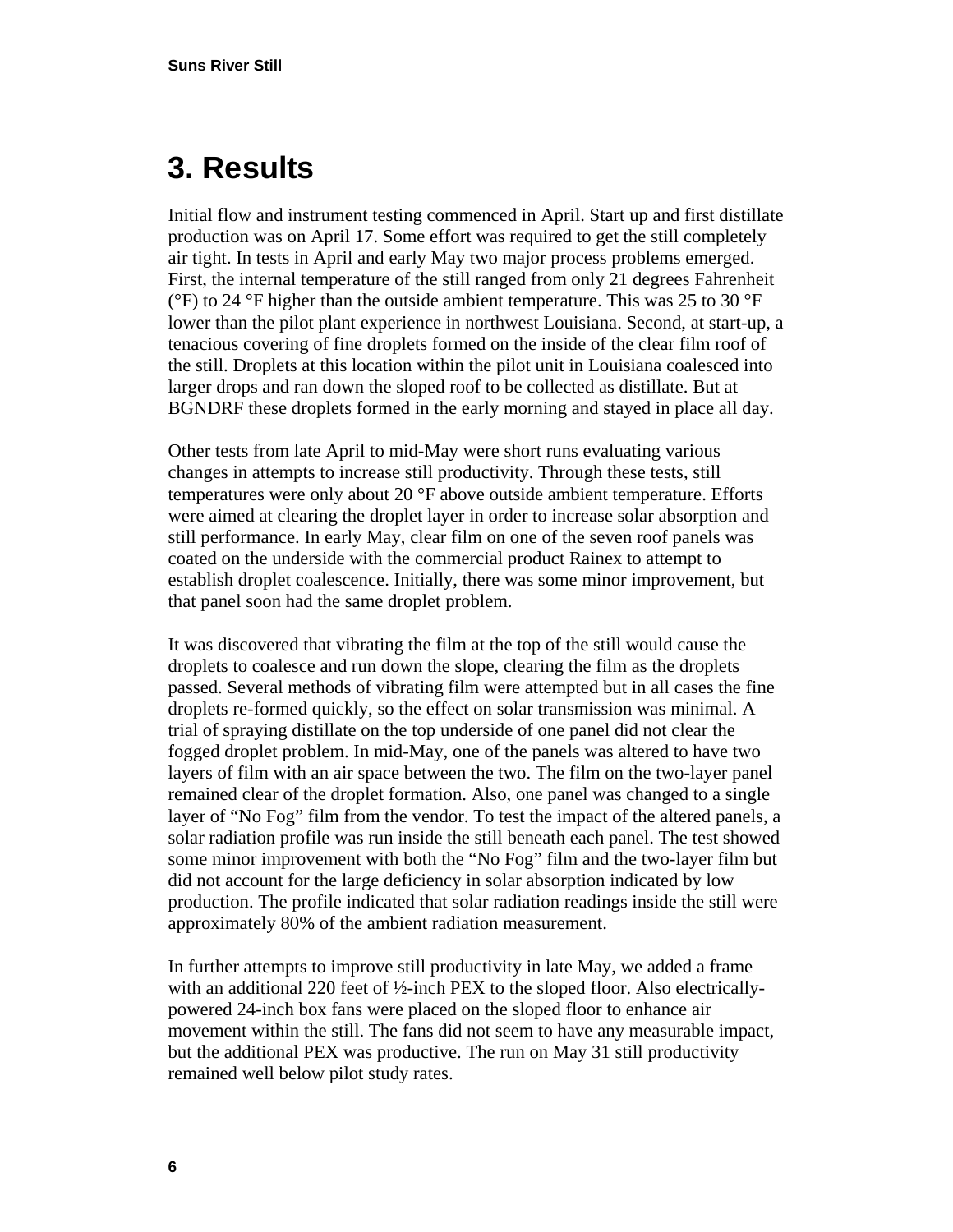Much of the effort through May was focused on assuring that the still was airtight and vapor loss was eliminated. This was thought, at the time, to be a possible explanation for the low productivity. Later material balances showed that we could account for over 92 percent of the water inventory, so material loss was eliminated as the cause for low productivity.

A major turning point came on June 6 when laboratory results from the May  $17<sup>th</sup>$ run indicated that while distillate product contained only 14.4 ppm TDS (Total Dissolved Solids), 9.5 ppm was calcium sulfate (gypsum). The normal windy conditions created a regular dusty environment so minor solids contamination of the product was not surprising. But the TDS in the distillate had only small traces of silica, iron, etc. —the make-up of desert dust. Since the simple still process has no way to segregate one component of the dust, the TDS make-up of  $\frac{2}{3}$  calcium sulfate presented an anomaly.

To investigate this, we changed the product collection from the roof film so that distillate could be collected off each of the seven panels individually instead of the collective total. Analysis of distillate from individual panels indicated that new, retail film showed good droplet coalescence, maintained moderate clarity, had fair productivity, and had a distillate containing only  $3 - 5$  ppm gypsum. Distillate from film which had been in service from start-up showed gypsum of 20 to 25 ppm, and those panels had the characteristic fogged droplet coating and very low productivity. Further observation over several days showed that the new, retail film developed the same fog droplet problem and gypsum in its distillate product rose to the 15 to 20 ppm level. A sample of Alamogordo rainfall indicated a gypsum level of 65 ppm and only trace amounts of other minerals.

The BGNDRF location, with its prevailing west-southwest wind, is directly downwind of the White Sands National Monument. According to Monument literature, while the heavier gypsum particles settle out to form the famous white dunes, lighter aerosol gypsum particles continue in the wind. At BGNDRF, the solar still absorbed them from the air. Literature research indicated that most minerals act as hygroscopic<sup>[1](#page-18-0)</sup> dust and enhance atmospheric droplet formation as rain or fog. But, unexpectedly, calcium sulfate actually operates as hydrophobic dust in similar circumstances, changing the surface tension of the water and causing fine droplets to form but impeding coalescence.

 $\overline{a}$ 

<span id="page-18-0"></span><sup>&</sup>lt;sup>1</sup> Hygroscopic is the ability of a substance to absorb or adsorb moisture/water from its surroundings.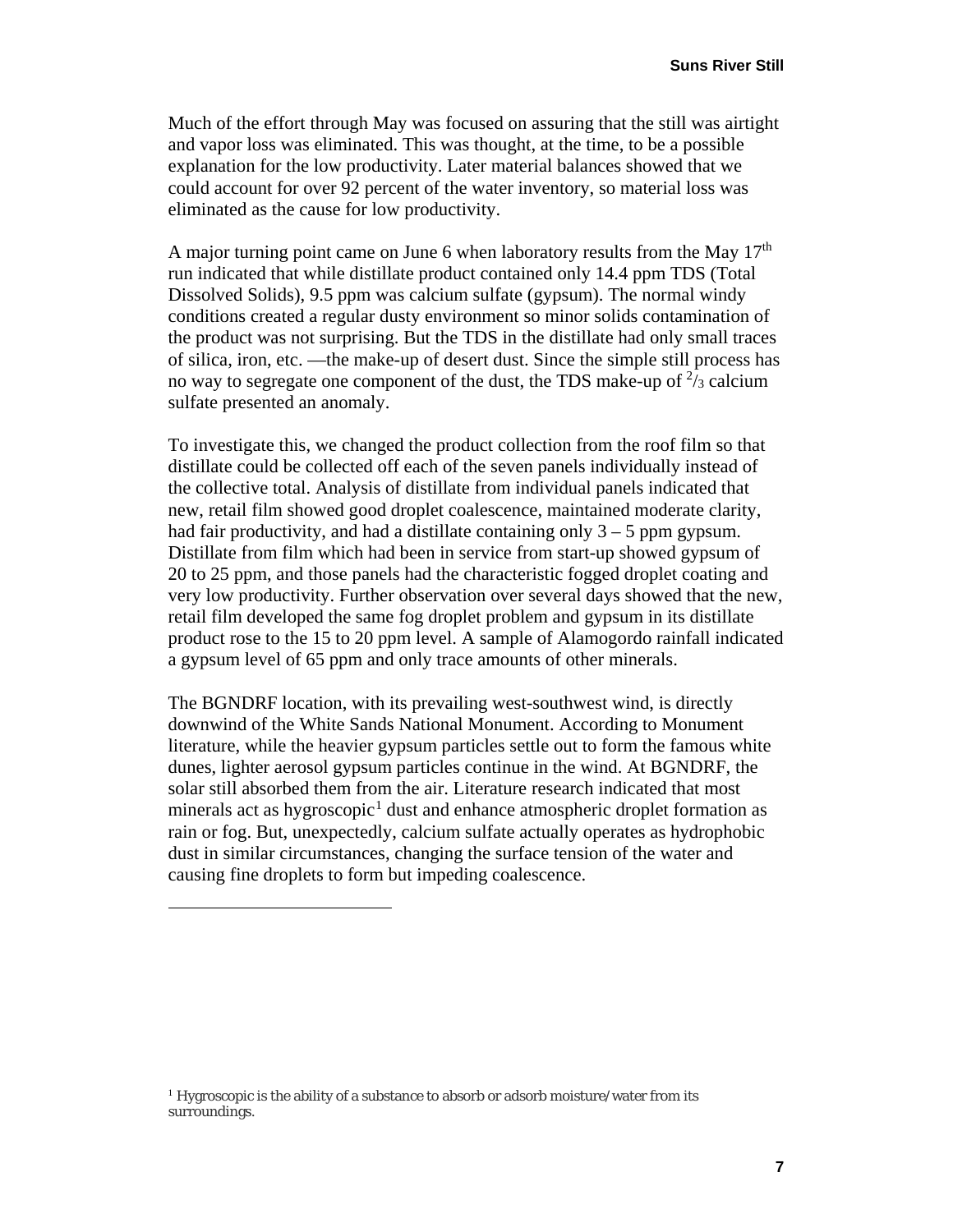In June, we installed new retail polyethylene film on all 7 panels. Tests conducted on new film showed productivity up to 2.9 liter/ $m^2$ /day – continuing well below expected performance. At this best productivity for the 40-foot still the solar energy use was estimated at 2.0 kWh/liter. The new film stayed clear for a short time, but in a matter of days developed the fogged droplet problem. Several methods were tried to clean the gypsum off the inside of the film including: washing with detergent, washing with household ammonia solution, and mechanically cleaning the underside of the film with a high pressure hydro blaster. Nothing had any noticeable impact on the droplet fog.

Also in late June there was one attempt at the night cycle, circulating heated cooling water from the day cycle over the still at night in an attempt to both produce more distillate and cool the water for reuse. With the low solar absorption, the hot water temperature was only 103 °F and the desert night only cooled to 78 °F. The night cycle trial showed very little productivity.

It was decided that further tests were needed to try a range of possible configurations and materials to address the gypsum interference. Testing those bigger changes at the scale of the 40-foot still did not make economic sense. In the first week of July the 40-foot still was secured for a period of no operation and efforts shifted to design and construction of a smaller, more flexible still to permit a wide range of possible configurations to investigate methods to handle the gypsum contamination and low productivity.

The design focused on a still with a 1.4 square meter  $(m<sup>2</sup>)$  footprint. The 1.4  $m<sup>2</sup>$ still was designed to accommodate a two or three layer translucent roof, changeable floor material/configurations and other adaptations. The equipment was fully insulated to prevent heat loss from the non-translucent parts. The still was designed to allow tracking of the sun in both horizontal and vertical planes. This was necessary since the end effects on such a short still would impair performance if it were in a fixed position.

For the night cycle/second effect, the  $1.4 \text{ m}^2$  still was designed for air flow between the two glass panels. Air from a swamp cooler was ducted to two ports at the lower end of the still. Tests circulating heated water on the still floor while passing cold air between the glass panes proved not to accomplish either the desired distillate production or cooling of the circulating water. In another attempt to recover distillate from the heated water, a small packed tower was put under vacuum to effect vacuum flash of the heated cooling water. This, too, was not effective.

Finally, we placed the heated cooling water in an insulated pan with a pyramid cover of thin polyethylene film for second effect processing. The pan and pyramid were designed so that humidity evaporating from the surface of the water would condense on the inside of the film, run down the film, collect in special gutters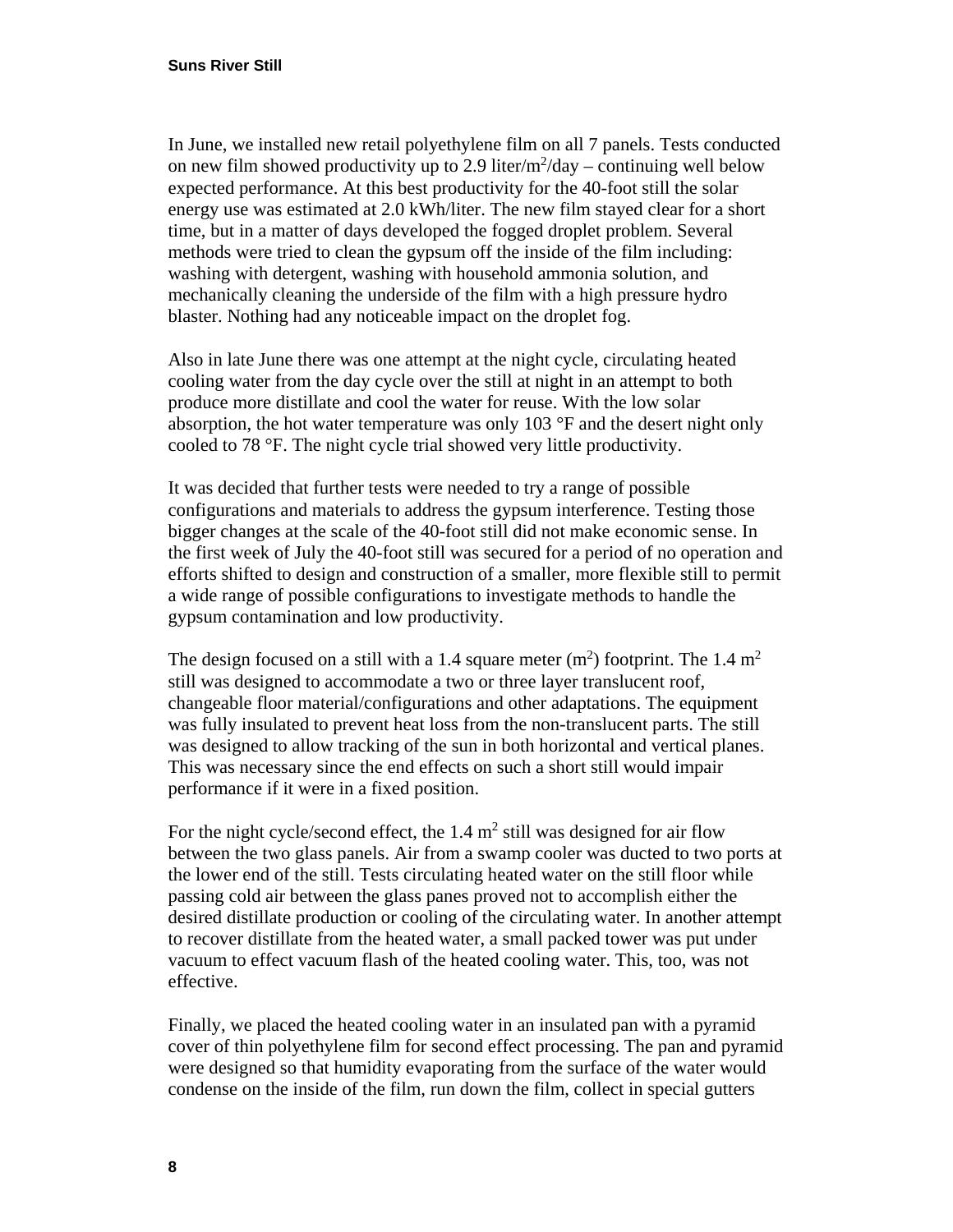built into the pan rim and collect in containers set to drain distillate from all four sides. This design, similar to a classic solar still, proved to produce some distillate during daytime storage of the hot water. Importantly, the pyramid design, unattended, produced distillate overnight and cooled the water inventory to within 5 °F of the ambient low temperature. Water cooling is critical for the inland version of the process.

The  $1.4 \text{ m}^2$  still was operated for several runs in late August and early September. The inner glass pane showed some minor fogging at start-up but quickly cleared. With still internal temperature ranging from  $40 - 50$  °F above ambient production matched that observed in earlier KII/Suns River pilot testing in Louisiana.

In its initial configuration with the pyramid Second Effect, the 24-hour production from the 1.4  $m^2$  still reached 16.2 liters or 11.6 liters/ $m^2$ . This translated to solar energy use of 0.5 kWh/liter. The inner glass pane showed some minor fogging at start-up but quickly cleared. The still internal temperature ranged from 40 to 50  $\degree$ F above ambient. PEX water was heated to 25 to 30  $\degree$ F above ambient. Processing this hot PEX water in the pyramid Second effect accounted for almost 8 liters of the total production.

First Effect summer operations were begun around 8:00 am Mountain Daylight Time (MDT) and continued until around 6:00 pm MDT. A portable insolation meter was mounted adjacent to the still to measure instant and cumulative solar energy. The still was manually maintained pointed to the sun through the progress of the day. The passive Second Effect operation took place overnight—producing distillate and cooling the water inventory for use as cooling water the next day.

The quality of the distillate product in the August-September runs ranged from 3 to 10 ppm TDS. Aerosol gypsum particles (calcium and sulfate) accounted for 5 to 7 ppm of the 10 ppm total TDS. During the December Proof Run, local instrument measurement of TDS was 21 ppm TDS feeding 1,285 ppm well water. The peak production for the First Effect in August was 9.8 liters and 8.3 liters for the Second Effect. This combines for a total production over 12 liters/ $m^2$ /day. Winter conditions in December yielded production of 11.8 liters total or 8.4 liters/ $m^2$ /day, reflecting the lower winter solar power. Even the lower winter yield is almost triple the classic solar still.

Night operation of the Second Effect cooled the water supply to within 10 °F of the nighttime low temperature. This is critical for the inland version of the process as that provided the cooling water for use in the condenser for the next day cycle. Cool water was about 50 to 60 °F below the daytime still interior temperature.

The results of operation in both winter and summer conditions at BRNDRF showed solar production in the 8.5 to 12 liters/ $m^2$ /day range. Analysis of these yields shows that winter production is higher than expected given that the length of the solar day in winter was only 85 percent of that during the summer days.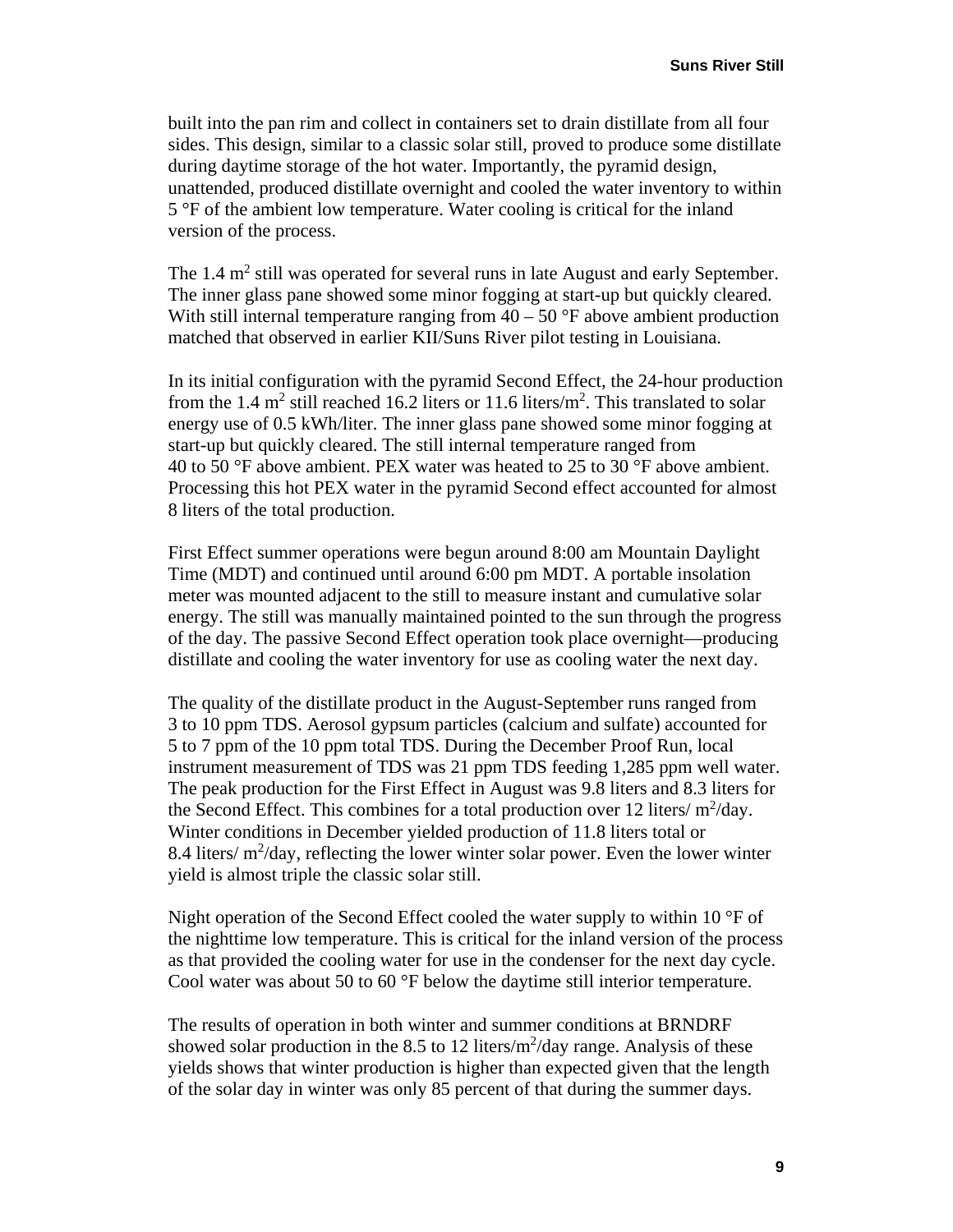The still operation was stable and required little or no adjustment to flows during the day cycle. The Second Effect produced some distillate during daylight hours but produced 78 percent of its total production during the unattended night period.

The Proof Run produce distillate with a TDS of 20 ppm from feed water with 1,285 ppm TDS. In this example, a blend of 1.6 liters of feed water with 1 liter of distillate would yield 500 ppm TDS in potable water. That blend would be the potable yield equivalent of 21.8 liters/ $m^2$ /day in winter and 31.2 liters/ $m^2$ /day in summer. With the unit sized at  $1.4 \text{ m}^2$ , an average production of 37 liters per day would be generous for daily cooking and drinking needs for one family.

#### <span id="page-21-0"></span>**4. Conclusions and Recommendations**

This new design should facilitate a re-assessment of solar distillation as part of the portfolio of desalination technologies. The scalability of the solar distillation process means that distributed populations like those of Africa, the American West, and Australian Outback can get pure, safe water from their local saline or contaminated sources, raising water quality and eliminating the current huge water transport and energy costs. The distillation process delivers water free of both mineral and bacterial contaminates.

Further this solar technology, applied at commercial, municipal, or industrial scale, can compete with reverse osmosis (RO) in many applications. The Suns River still may be able to feed RO reject brine, increasing the RO yield and providing good water to blend with RO product helping meet mineral specifications. Meeting current and future water demands with technology using 99+ percent solar energy can be key to meeting recent zero carbon constraints placed on future desalination capacity by the U.S. and Australia.

In an even larger implication, this solar technology can impact atmospheric carbon dioxide and global warming using the principles of oasis forestry in vast deserts adjacent to seas in Africa, Australia, and the U.S.

#### <span id="page-21-1"></span>**5. Recommendations**

- Conduct tests of this process at commercial/industrial scale to study scalability.
- Conduct testing to analyze and define the thermodynamics of the Suns River solar still process.
- Facilitate efforts to get this water purification technology in use for communities in need.
- Test the equipment with more concentrated feeds including RO reject brine.